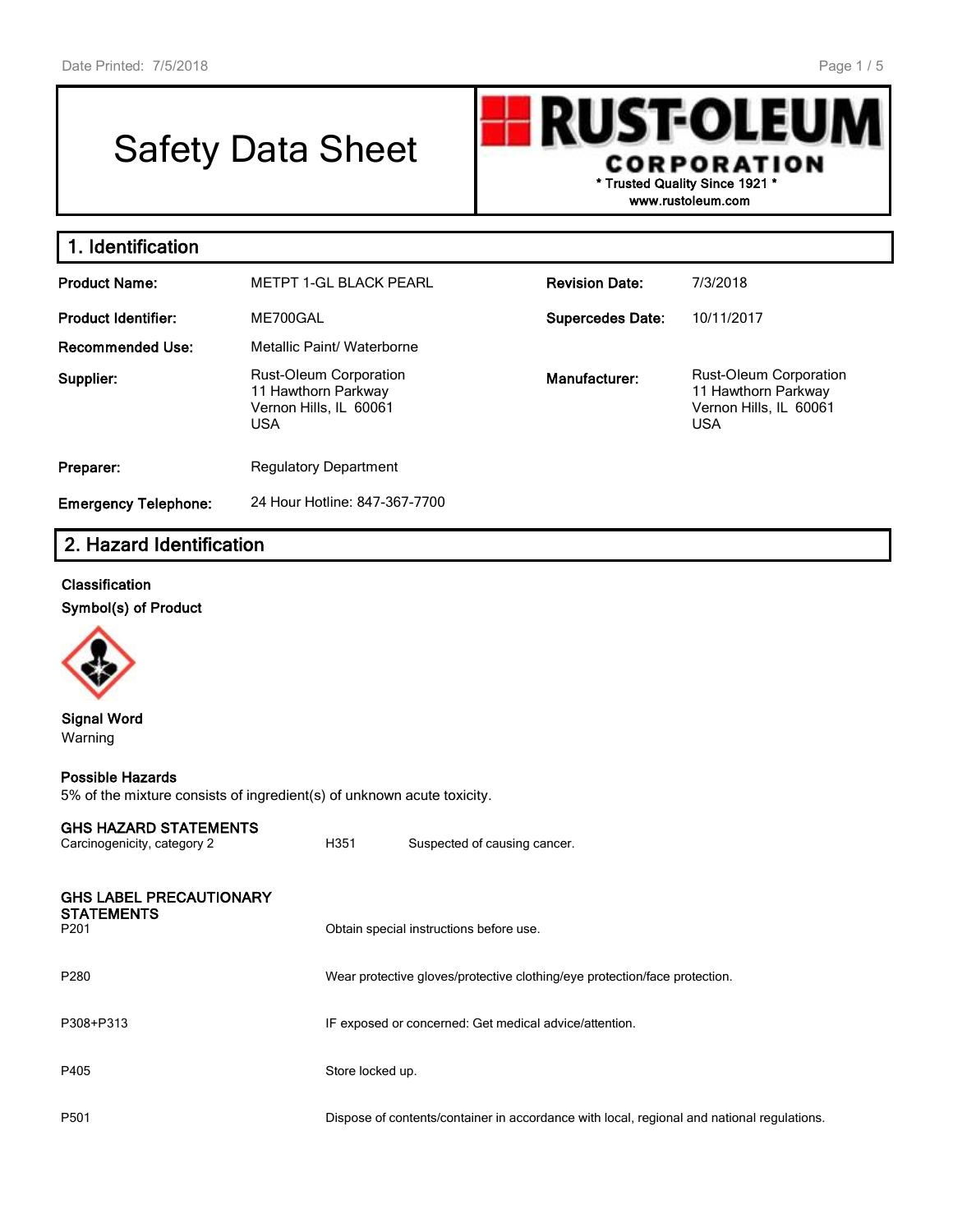# **3. Composition / Information On Ingredients**

| <b>HAZARDOUS SUBSTANCES</b> |            |                      |                       |                       |
|-----------------------------|------------|----------------------|-----------------------|-----------------------|
| <b>Chemical Name</b>        | CAS-No.    | <b>Wt.%</b><br>Range | <b>GHS Symbols</b>    | <b>GHS Statements</b> |
| Mica                        | 12001-26-2 | $2.5 - 10$           | Not Available         | Not Available         |
| Titanium Dioxide            | 13463-67-7 | $0.1 - 1.0$          | Not Available         | Not Available         |
| Carbon Black                | 1333-86-4  | $0.1 - 1.0$          | Not Available         | Not Available         |
| Vinyl Acetate               | 108-05-4   | $0.1 - 1.0$          | GHS02-GHS07-<br>GHS08 | H225-332-335-351      |

## **4. First-Aid Measures**

**FIRST AID - EYE CONTACT:** Immediately flush eyes with plenty of water for at least 15 minutes holding eyelids open. Get medical attention. Do NOT allow rubbing of eyes or keeping eyes closed.

**FIRST AID - SKIN CONTACT:** Wash skin with soap and water. Remove contaminated clothing. Get medical attention if irritation develops or persists.

**FIRST AID - INHALATION:** Remove to fresh air. If not breathing, give artificial respiration. If breathing is difficult, give oxygen. Get immediate medical attention. Do NOT use mouth-to-mouth resuscitation. If you experience difficulty in breathing, leave the area to obtain fresh air. If continued difficulty is experienced, get medical assistance immediately.

**FIRST AID - INGESTION:** Swallowing less than an ounce will not cause significant harm. For larger amounts, do not induce vomiting, but give one or two glasses of water to drink and get medical attention. If swallowed, rinse mouth with water. If feeling unwell, get medical attention.

## **5. Fire-Fighting Measures**

**EXTINGUISHING MEDIA:** Alcohol Film Forming Foam, Carbon Dioxide, Dry Chemical, Dry Sand, Water Fog

**UNUSUAL FIRE AND EXPLOSION HAZARDS:** No unusual fire or explosion hazards noted. Keep containers tightly closed. FLASH POINT IS TESTED TO BE GREATER THAN 200 DEGREES F.

**SPECIAL FIREFIGHTING PROCEDURES:** Water may be used to cool closed containers to prevent buildup of steam. If water is used, fog nozzles are preferred.

**Special Fire and Explosion Hazard (Combustible Dust):** No Information

## **6. Accidental Release Measures**

**STEPS TO BE TAKEN IF MATERIAL IS RELEASED OR SPILLED:** If spilled, contain spilled material and remove with inert absorbent. Dispose of contaminated absorbent, container, and unused contents in accordance with local, state, and federal regulations. Do not incinerate closed containers

## **7. Handling and Storage**

**HANDLING:** Wash thoroughly after handling. Wash hands before eating. Remove contaminated clothing and launder before reuse. Use only with adequate ventilation. Follow all SDS and label precautions even after container is emptied because it may retain product residues. Avoid breathing fumes, vapors, or mist. Avoid contact with eyes, skin and clothing.

**STORAGE:** Store in a dry, well ventilated place. Keep container tightly closed when not in use.

**Advice on Safe Handling of Combustible Dust:** No Information

| 8. Exposure Controls / Personal Protection |            |                       |                          |                                  |                     |                                    |  |
|--------------------------------------------|------------|-----------------------|--------------------------|----------------------------------|---------------------|------------------------------------|--|
| <b>Chemical Name</b>                       | CAS-No.    | Weight %<br>Less Than | <b>ACGIH TLV-</b><br>TWA | <b>ACGIH TLV-</b><br><b>STEL</b> | <b>OSHA PEL-TWA</b> | <b>OSHA PEL-</b><br><b>CEILING</b> |  |
| Mica                                       | 12001-26-2 | 5.0                   | $3 \text{ mg/m}$         | N.E.                             | N.E.                | N.E.                               |  |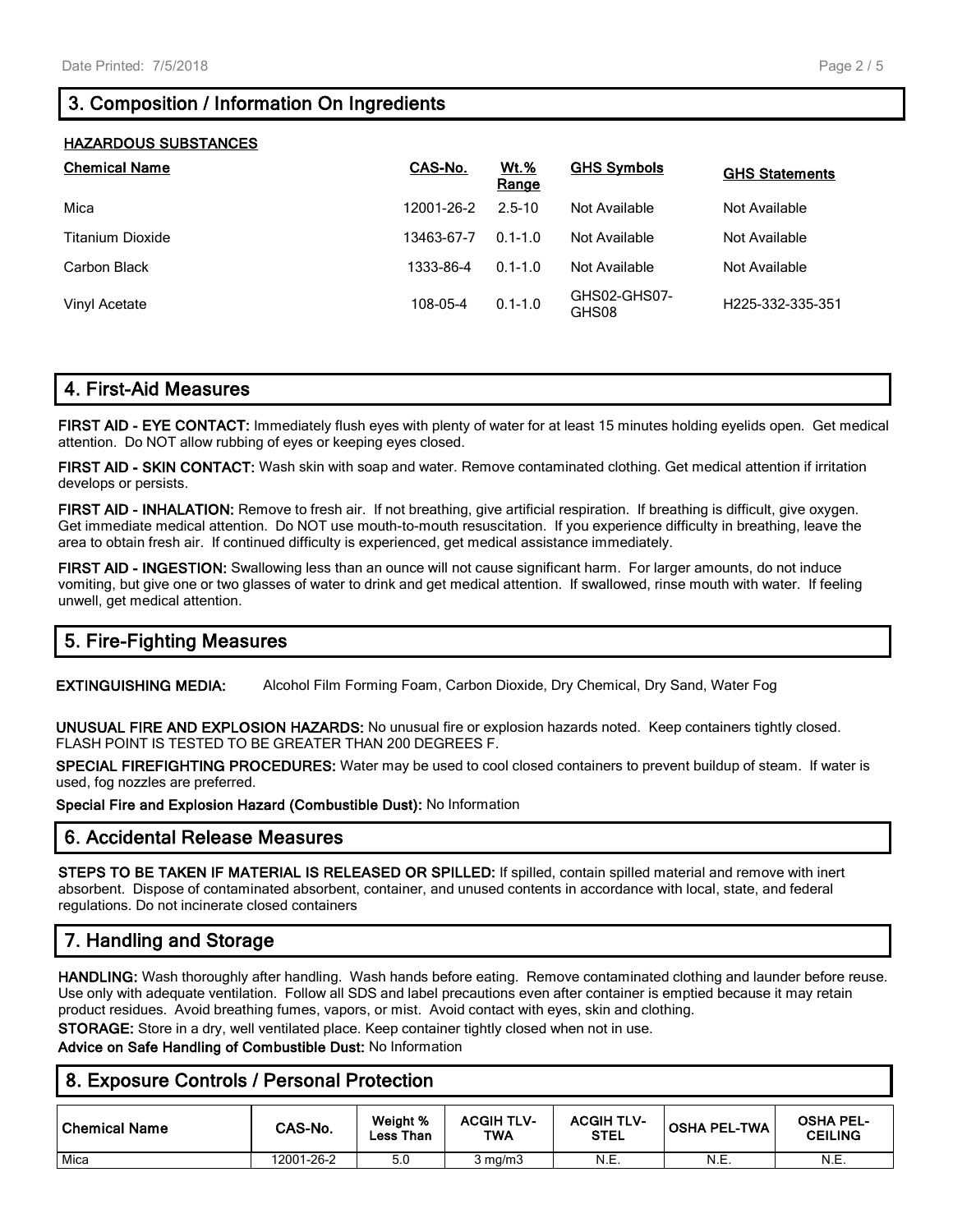| Titaniun.<br>Dioxide  | $\sim$<br>$\sqrt{2}$<br>КÆИ<br>n 1. | . . v | `ma/mJ           | N<br>.        | ma/m          | N<br>.                             |
|-----------------------|-------------------------------------|-------|------------------|---------------|---------------|------------------------------------|
| <b>Black</b><br>Carbo | 3-86-4<br>0.00                      | .     | ma/m             | N<br>.        | ma/m.<br>ັບ.ບ | N<br>. . ∟.                        |
| Vinvl<br>Acetate      | <b>OF</b><br>08                     | .     | nnn<br>ווטע<br>u | ppm<br>∽<br>ີ | N<br>.        | $\overline{\phantom{a}}$<br>N<br>. |

#### **PERSONAL PROTECTION**

**ENGINEERING CONTROLS:** Use process enclosures, local exhaust ventilation, or other engineering controls to control airborne levels below recommended exposure limits. Prevent build-up of vapors by opening all doors and windows to achieve crossventilation.

**RESPIRATORY PROTECTION:** A respiratory protection program that meets OSHA 1910.134 and ANSI Z88.2 requirements must be followed whenever workplace conditions warrant a respirator's use.

**SKIN PROTECTION:** Use gloves to prevent prolonged skin contact. Nitrile or Neoprene gloves may afford adequate skin protection.

**EYE PROTECTION:** Use safety eyewear designed to protect against splash of liquids.

**OTHER PROTECTIVE EQUIPMENT:** Refer to safety supervisor or industrial hygienist for further guidance regarding types of personal protective equipment and their applications.

**HYGIENIC PRACTICES:** Wash thoroughly with soap and water before eating, drinking or smoking. Remove contaminated clothing immediately and launder before reuse.

**Engineering Measures for Combustible Dust:** No Information

#### **9. Physical and Chemical Properties**

| Appearance:                 | Liguid                      | <b>Physical State:</b>         | Liguid       |
|-----------------------------|-----------------------------|--------------------------------|--------------|
| Odor:                       | Mild                        | <b>Odor Threshold:</b>         | N.E.         |
| <b>Relative Density:</b>    | 1.100                       | pH:                            | N.A.         |
| Freeze Point, °C:           | N.D.                        | <b>Viscosity:</b>              | N.D.         |
| <b>Solubility in Water:</b> | Miscible                    | Partition Coefficient, n-      |              |
| Decompostion Temp., °C:     | N.D.                        | octanol/water:                 | N.D.         |
| Boiling Range, °C:          | 100 - 537                   | <b>Explosive Limits, vol%:</b> | $2.6 - 12.6$ |
| <b>Flammability:</b>        | Does not Support Combustion | Flash Point, °C:               | 99           |
| <b>Evaporation Rate:</b>    | Slower than Ether           | Auto-ignition Temp., °C:       | N.D.         |
| <b>Vapor Density:</b>       | Heavier than Air            | Vapor Pressure:                | N.D.         |

(See "Other information" Section for abbreviation legend)

## **10. Stability and Reactivity**

**CONDITIONS TO AVOID:** No Information

**INCOMPATIBILITY:** Incompatible with strong oxidizing agents, strong acids and strong alkalies.

**HAZARDOUS DECOMPOSITION:** When heated to decomposition, it emits acrid smoke and irritating fumes.

**HAZARDOUS POLYMERIZATION:** Will not occur under normal conditions.

**STABILITY:** This product is stable under normal storage conditions.

#### **11. Toxicological Information**

**EFFECTS OF OVEREXPOSURE - EYE CONTACT:** Irritating, and may injure eye tissue if not removed promptly.

**EFFECTS OF OVEREXPOSURE - SKIN CONTACT:** Low hazard for usual industrial handling or commercial handling by trained personnel.

**EFFECTS OF OVEREXPOSURE - INHALATION:** High gas, vapor, mist or dust concentrations may be harmful if inhaled. Avoid breathing fumes, spray, vapors, or mist.

**EFFECTS OF OVEREXPOSURE - INGESTION:** Substance may be harmful if swallowed.

**EFFECTS OF OVEREXPOSURE - CHRONIC HAZARDS:** Contains Titanium Dioxide. Titanium Dioxide is listed as a Group 2B-"Possibly carcinogenic to humans" by IARC. No significant exposure to Titanium Dioxide is thought to occur during the use of products in which Titanium Dioxide is bound to other materials, such as in paints during brush application or drying. Risk of overexposure depends on duration and level of exposure to dust from repeated sanding of surfaces or spray mist and the actual concentration of Titanium Dioxide in the formula. (Ref: IARC Monograph, Vol. 93, 2010)Contains residual amounts of vinyl acetate. IARC list vinyl acetate as a possible human carcinogen (Group 2B). This means there is inadequate evidence of carcinogenicity of vinyl acetate in humans and limited evidence of vinyl acetate in experimental animals. Risk of cancer depends on duration and exposure and actual concentration of vinyl acetate in the formula. Contains carbon black. Chronic inflammation, lung fibrosis, and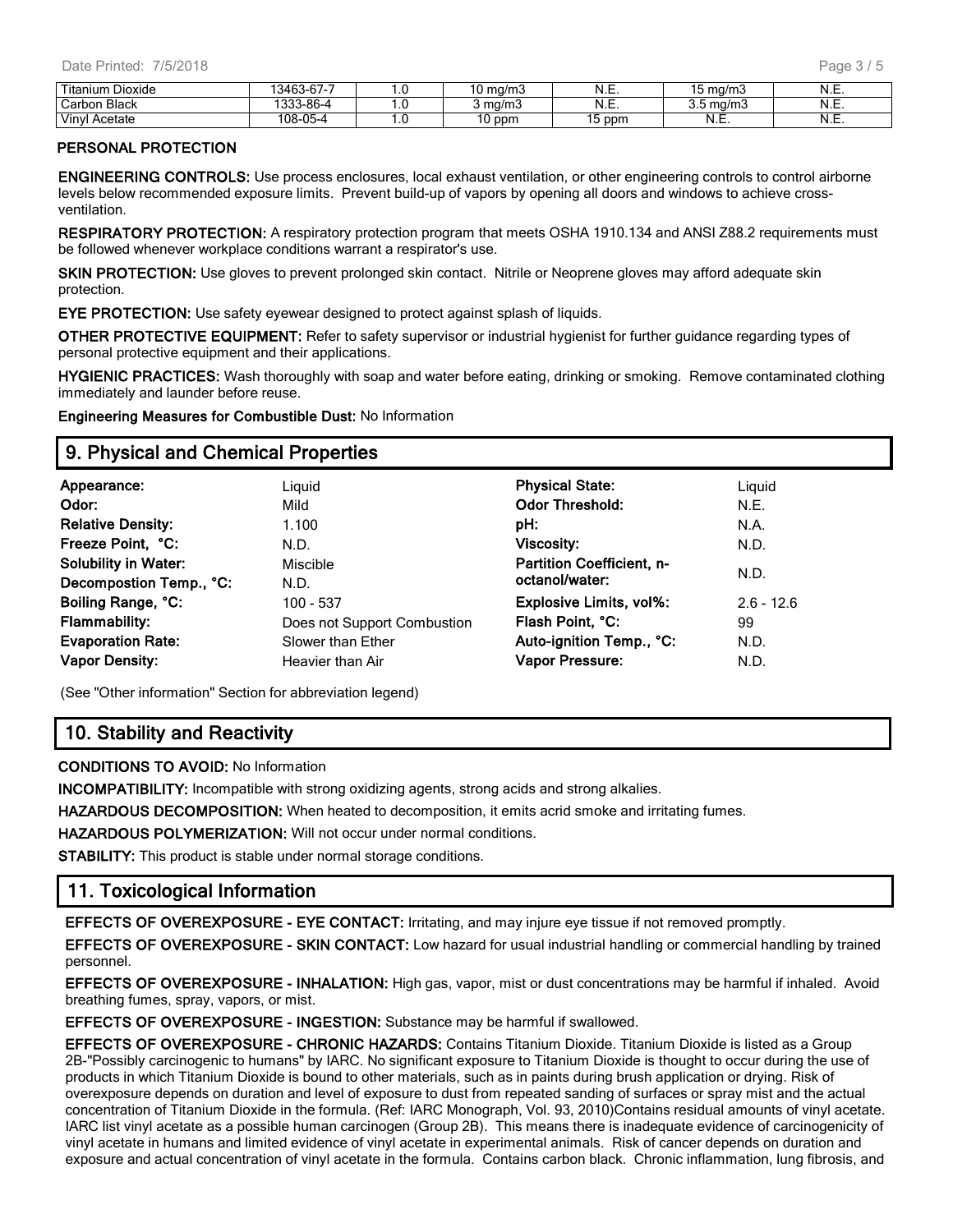#### Date Printed: 7/5/2018

lung tumors have been observed in some rats experimentally exposed for long periods of time to excessive concentrations of carbon black and several insoluble fine dust particles. Tumors have not been observed in other animal species (i.e., mouse and hamster) under similar circumstances and study conditions. Epidemiological studies of North American workers show no evidence of clinically significant adverse health effects due to occupational exposure to carbon black.

Carbon black is listed as a Group 2B-"Possibly carcinogenic to humans" by IARC and is proposed to be listed as A4- "not classified as a human carcinogen" by the American Conference of Governmental Industrial Hygienists. Significant exposure is not anticipated during brush application or drying. Risk of overexposure depends on duration and level of exposure to dust from repeated sanding of surfaces or spray mist and the actual concentration of carbon black in the formula.

**PRIMARY ROUTE(S) OF ENTRY:** Eye Contact, Ingestion, Inhalation, Skin Absorption, Skin Contact

#### **ACUTE TOXICITY VALUES The acute effects of this product have not been tested. Data on individual components are tabulated below: CAS-No. Chemical Name Oral LD50 Dermal LD50 Vapor LC50** 13463-67-7 Titanium Dioxide **12000 mg/kg Rat 2500 mg/kg Rat** 2500 mg/kg Pat 11.E. 1333-86-4 Carbon Black **Carbon Black 1333-86-4** Carbon Black **N.E.** N.E. N.E. 108-05-4 Vinyl Acetate 2900 mg/kg Rat 2335 mg/kg Rabbit N.E.

N.E. - Not Established

## **12. Ecological Information**

**ECOLOGICAL INFORMATION:** Product is a mixture of listed components.

## **13. Disposal Information**

**DISPOSAL INFORMATION:** Dispose of material in accordance to local, state, and federal regulations and ordinances. Do not allow to enter waterways, wastewater, soil, storm drains or sewer systems.

## **14. Transport Information**

|                              | Domestic (USDOT) | International (IMDG) | Air (IATA)    | <b>TDG (Canada)</b> |
|------------------------------|------------------|----------------------|---------------|---------------------|
| <b>UN Number:</b>            | N.A.             | N.A.                 | N.A.          | N.A.                |
| <b>Proper Shipping Name:</b> | Not Regulated    | Not Regulated        | Not Regulated | Not Regulated       |
| <b>Hazard Class:</b>         | N.A.             | N.A.                 | N.A.          | N.A.                |
| <b>Packing Group:</b>        | N.A.             | N.A.                 | N.A.          | N.A.                |
| <b>Limited Quantity:</b>     | No               | No                   | No            | No                  |

## **15. Regulatory Information**

## **U.S. Federal Regulations:**

#### **CERCLA - SARA Hazard Category**

This product has been reviewed according to the EPA 'Hazard Categories' promulgated under Sections 311 and 312 of the Superfund Amendment and Reauthorization Act of 1986 (SARA Title III) and is considered, under applicable definitions, to meet the following categories:

**Carcinogenicity** 

#### **Sara Section 313:**

This product contains the following substances subject to the reporting requirements of Section 313 of Title III of the Superfund Amendment and Reauthorization Act of 1986 and 40 CFR part 372:

#### **Chemical Name CAS-No.**

Vinyl Acetate 108-05-4